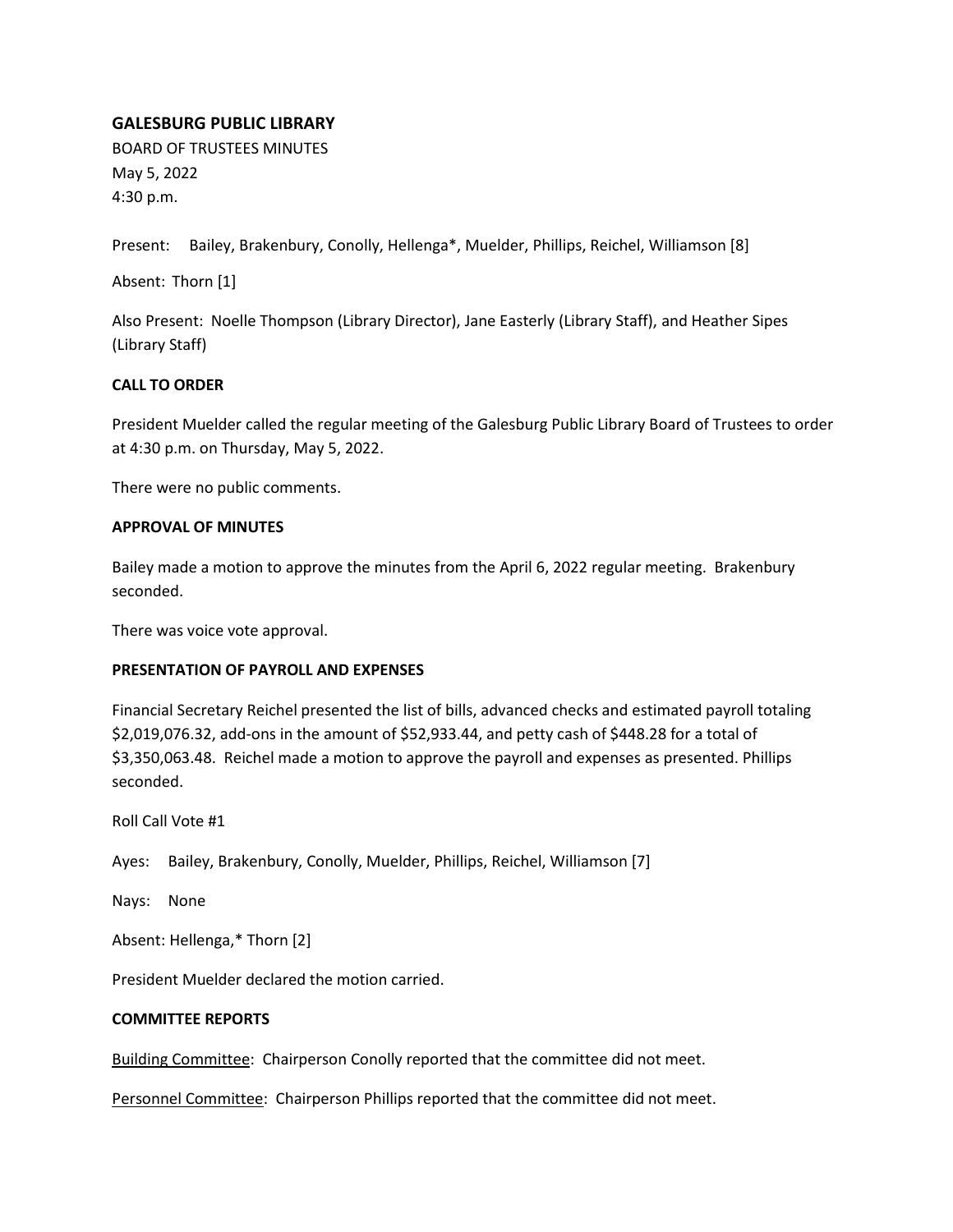Finance Committee: Chairperson Reichel reported that the committee did not meet.

Policy Committee: The committee met prior to the board meeting to review section 12:6 of the Employee Handbook covering Personal Devices at Work.

Construction Committee: The committee met on April 18, 2022 to discuss fill issues at the site. The committee and Williams Brothers came to an agreement to split the additional cost. There will be a reduction of \$60,000 in the Library's cost by using topsoil available at the site. The total additional cost for fill at the site is \$171,744.00.

Friends of the Library: The Friends met on May 4. The Spring Booksale will be held May 19-21.

GPL Foundation: The Foundation Board will meet again in June.

## **ACTION ITEMS**

Director Thompson presented the revisions to the Personal Devices at Work section of the Employee Handbook. The previous version of the policy allowed for no personal devices at work. Personal devices are now used extensively for work purposes throughout the day. The policy revision sets reasonable standards for use of personal devices and continues to acknowledge the potential for distraction. Muelder made a motion to approve the revisions to the Personal Devices section of the Employee Handbook. Phillips seconded. There was voice vote approval.

## **DISCUSSION ITEMS**

Director Thompson reviewed FOIA guidelines regarding personal emails and texts. She gave Trustees the option to have personal emails provided through the Library.

\*Hellenga arrived at 4:41 p.m.

Trustee Reichel presented the Solar for All State program. The board discussed the details and potential savings of pursuing this option. The construction committee will follow-up with Williams Brothers regarding our current contract.

The board discussed gifting the bus shelter that will be installed on the corner of Simmons and Academy to the City. More information is needed.

It was recommended that the Building Committee meet to discuss fielding questions regarding the current building when inquiries are made for potential purchase.

\_\_\_\_\_\_\_\_\_\_\_\_\_\_\_\_\_\_\_\_\_\_\_\_\_\_\_\_\_\_\_\_\_\_ \_\_\_\_\_\_\_\_\_\_\_\_\_\_\_\_\_\_\_\_\_\_\_\_\_\_\_\_\_\_\_\_\_\_\_

Director Thompson gave her report.

Brakenbury made a motion to adjourn. Phillips seconded.

There was voice vote approval. Adjourned: 5:20 p.m.